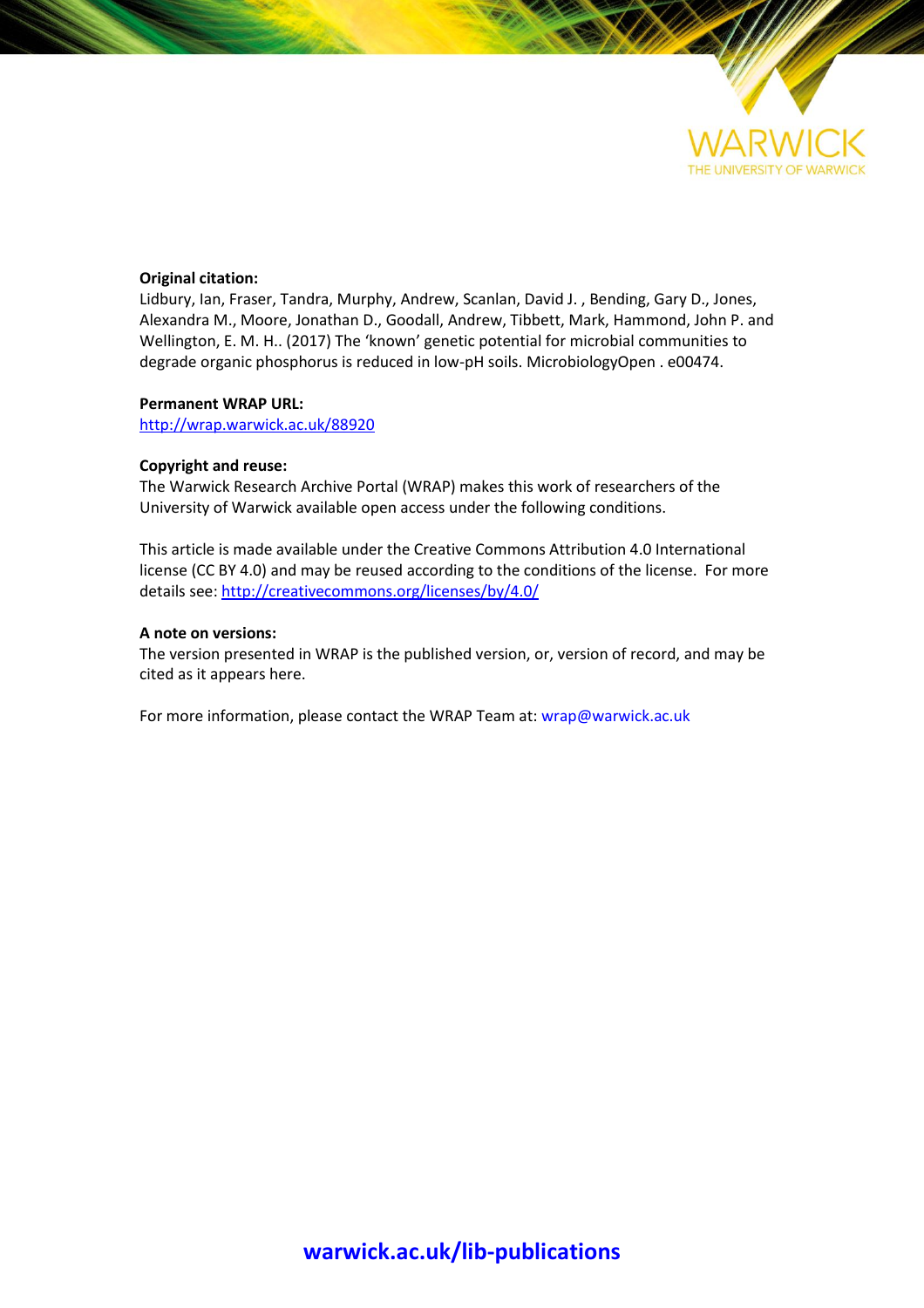## ORIGINAL RESEARCH

WILEY MicrobiologyOpen

# **The 'known' genetic potential for microbial communities to degrade organic phosphorus is reduced in low-pH soils**

**Ian D. E. A. Lidbury[1](http://orcid.org/0000-0001-7190-315X)** | **Tandra Fraser<sup>2</sup>** | **Andrew R. J. Murphy<sup>1</sup>** | **David J. Scanlan<sup>1</sup>** | **Gary D. Bending<sup>1</sup>** | **Alexandra M. E. Jones<sup>1</sup>** | **Jonathan D. Moore<sup>3</sup>** | **Andrew Goodall<sup>2</sup>** | **Mark Tibbett<sup>2</sup>** | **John P. Hammond2,[4](http://orcid.org/0000-0002-6241-3551)** | **Elizabeth M. H. Wellington<sup>1</sup>**

1 School of Life Sciences, University of Warwick, Coventry, West Midlands, United Kingdom

<sup>2</sup>School of Agriculture, Policy, and Development, University of Reading, Whiteknights, United Kingdom

3 The Genome Analysis Centre, Norwich Research Park, Norwich, United Kingdom

4 Southern Cross Plant Science, Southern Cross University, Lismore, Australia

#### **Correspondence**

Ian D. E. A. Lidbury, School of Life Sciences, University of Warwick, Coventry, West Midlands, United Kingdom. Email: [I.Lidbury@warwick.ac.uk](mailto:I.Lidbury@warwick.ac.uk)

#### **Funding information**

Biotechnology and Biological Sciences Research Council (BBSRC), Grant/Award Number: BB/L026074/1

#### **Abstract**

In soil, bioavailable inorganic orthophosphate is found at low concentrations and thus limits biological growth. To overcome this phosphorus scarcity, plants and bacteria secrete numerous enzymes, namely acid and alkaline phosphatases, which cleave orthophosphate from various organic phosphorus substrates. Using profile hidden Markov modeling approaches, we investigated the abundance of various non specific phosphatases, both acid and alkaline, in metagenomes retrieved from soils with contrasting pH regimes. This analysis uncovered a marked reduction in the abundance and diversity of various alkaline phosphatases in low-pH soils that was not counterbalanced by an increase in acid phosphatases. Furthermore, it was also discovered that only half of the bacterial strains from different phyla deposited in the Integrated Microbial Genomes database harbor alkaline phosphatases. Taken together, our data suggests that these 'phosphatase lacking' isolates likely increase in low-pH soils and future research should ascertain how these bacteria overcome phosphorus scarcity.

#### **KEYWORDS**

Acid phosphatase, alkaline phosphatase, metagenomics, microbial community, microbial diversity, soil

## **1** | **INTRODUCTION**

In soil, total phosphorus (P) concentrations typically vary between 100 and 3,000 mg kg−1 (Hedley et al. 1995; Mengel 1997), of which 30%– 60% is in the form of complex organic P esters (White & Hammond, 2008). However, plants can only acquire simple orthophosphate (Pi), which is frequently found at low concentrations in soils  $\langle 10 \text{ }\mu\text{mol } L^{-1} \rangle$ (White & Hammond, 2008). Therefore, P is often a limiting nutrient for global crop production and subsequently inorganic rock phosphate is applied in large quantities with deleterious economic and environmental consequences (Vance, Uhde-Stone, & Allan, 2003; Cordell, Drangert, & White, 2009; White & Hammond, 2008, 2009).

Microorganisms can have a beneficial effect on crop production, partly through the liberation of unavailable P in the rhizosphere and surrounding soil (Rodríguez & Fraga, 1999). Various studies have revealed that upon depletion of extracellular Pi bacteria can undergo a regulatory and physiological response resulting in the secretion of various exoproteins involved in liberating and binding Pi (Hirani, Suzuki, Murata, Hayashi, & Eaton-Rye, 2001; Rittmann, Sorger-Herrmann, & Wendisch, 2005; Monds, Newell, Schwartzman, & O'Toole, 2006; Antelmann, Scharf, & Hecker, 2000; Lidbury et al., 2016). Through this process, numerous reports have revealed that various phosphatases play an important role in the bioavailability of P in soils (Nannipieri, Newell, Giagnoni, Landi, & Renella, 2011). Usually, the most heavily

This is an open access article under the terms of the Creative Commons [Attribution](http://creativecommons.org/licenses/by/4.0/) License, which permits use, distribution and reproduction in any medium, provided the original work is properly cited.

© 2017 The Authors. *MicrobiologyOpen* published by John Wiley & Sons Ltd.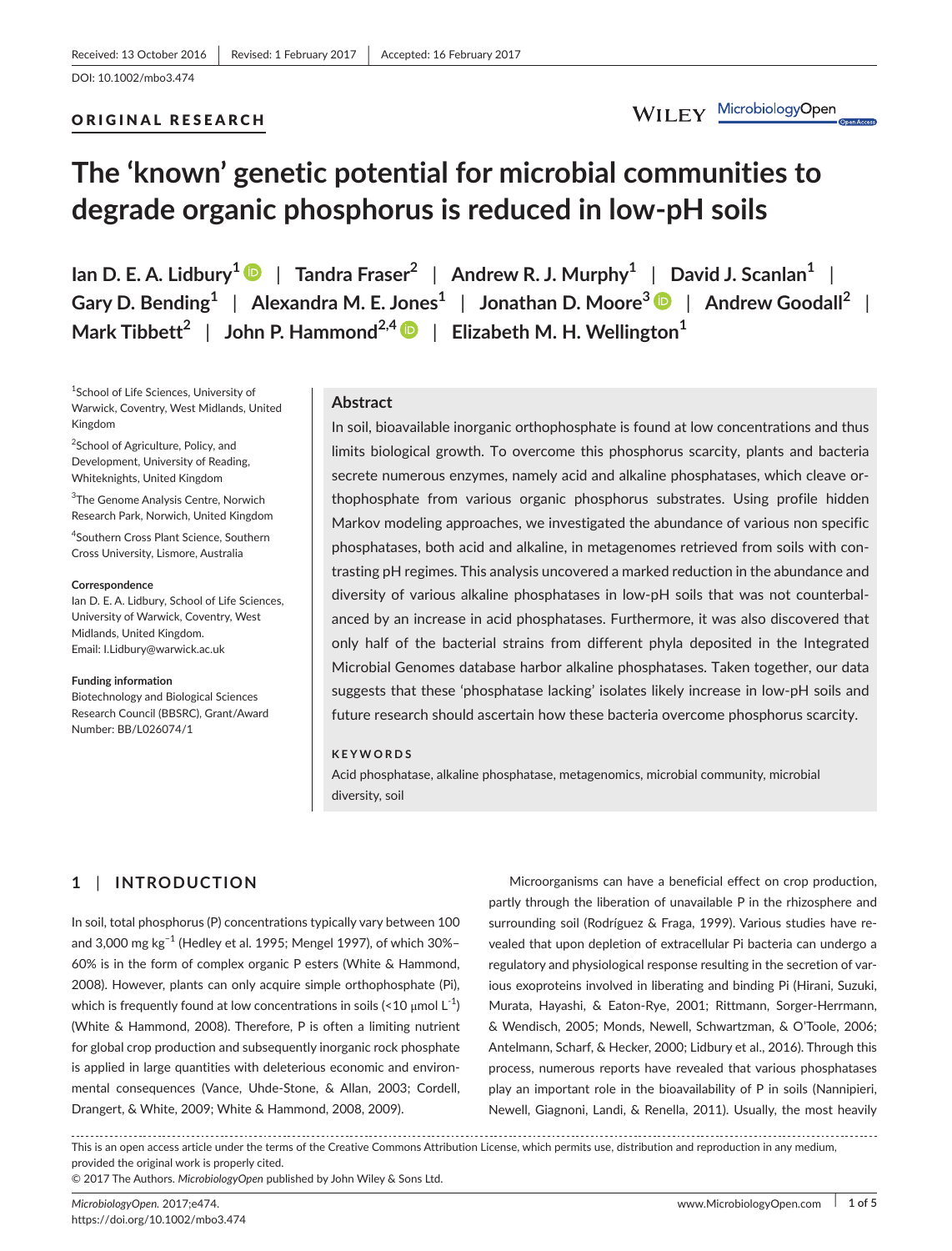**2 of 5 |**  LIDBURY et al.

secreted exoenzymes are alkaline phosphatases (APases), which cleave Pi from a plethora of complex organic P monoesters and diesters. The latter compounds account for the bulk (up to 90%) of organic P in soils (Condron, Turner, & Cade-Menun, 2005; Lidbury et al., 2016; Santos-Beneit, 2015; Zaheer, Morton, Proudfoot, Yakunin, & Finan, 2009). APases encompass a wide genetic diversity including PhoA (Roy, Ghosh, & Das, 1982), PhoX (Sebastian & Ammerman, 2009) and PhoD (Eder, Shi, Jensen, Yamane, & Hulett, 1996) types. APases are secreted through various mechanisms, including the twin-arginine translocation (TAT) pathway (Putker et al., 2013) or sec pathway (PhoA) (Angelini et al., 2001). Mutagenesis of *phoX* almost entirely abolishes *para*nitrophenyl phosphate degradation capacity (Monds et al., 2006), the substrate most frequently used to determine in situ soil phosphatase activity. Similarly, both PhoD and PhoA have been shown to be highly active against *para*-nitrophenyl phosphate (Rodriguez et al., 2014; Yang & Metcalf, 2004). APases are thought to be partly responsible for the 'P-fertilisation' effect seen when inoculating soils with plant growth-promoting bacteria (PGPB) (Condron et al., 2005; Rodríguez & Fraga, 1999).

## **2** | **EXPERIMENTAL PROCEDURES**

#### **2.1** | **Bioinformatic analyses**

For each protein analyzed, between 50 and 80 sequences from a range of phylogenetically distinct soil bacteria were downloaded from the Integrated Microbial Genomes database (IMG/JGI) ([https://img.](https://img.jgi.doe.gov/) [jgi.doe.gov/\)](https://img.jgi.doe.gov/). To identify these homologs, a combination of BLASTP and function searches (IMG search option) using the conserved PFAM domains for each protein were performed. Downloaded sequences were aligned using MUSCLE and HMM profiles were constructed using the hmmbuild function in HMMER (Eddy, 1998).

The eight metagenomes were downloaded from the EBI metagenomics portal under the project code ERP001068 (Title: Functional diversity of soil microbes across environmental gradients). The eight sample IDs for each metagenome are as follows: ERS078132, ERS078133, ERS078134, ERS078135, ERS078136, ERS078137, ERS078138, ERS078139 corresponding to CS1, CS179, CS864, CS922, CS78, CS251, CS511, CS1053 sites of the UK countryside survey, respectively. Information regarding the taxonomic profile of each site (based on the 16S rRNA gene) can be obtained directly from the EBI metagenomics portal. For each site, both FASTA files for the 'predicted CDS' and 'predicted CDS without annotation' were downloaded.

Each site was screened for the abundance of each functional gene using the hmmsearch option in HMMER and using easel to generate output files. For determining the abundance of a given functional gene at each site, the method used by Howard, Sun, Biers, and Moran (2008) was adapted. Briefly, the raw number of hits at each site was normalized to RecA by taking the ratio of the length (amino acid) of each given functional protein against the length (amino acid) of RecA. Four single copy housekeeping genes, RpoB, AtpB, GyrB, and SucD were also used. The mean number of counts retrieved for each enzyme

was used to determine the 'average genome equivalent' for each site. Next, the ratio of the number of hits related to phosphorus-scavenging enzymes against each genome equivalent was calculated to provide the number of bacteria containing a given enzyme at each site.

To assess the diversity of alkaline phosphatases and GyrB, manually curated databases were established for each gene by downloading all the known homologs present in the IMG/JGI database. A BLASTP search was performed using a relatively relaxed stringency (e-10). To confirm the validity of the hits retrieved from hmmsearches, individual sequences retrieved by hmmsearches were used as queries in BLASTP searches using the nr database located on the National Centre for Biotechnology Information server [\(www.ncbi.nlm.nih.gov/BLAST.cgi](http://www.ncbi.nlm.nih.gov/BLAST.cgi)). Higher taxonomic ranks were retrieved using the NCBI taxonomy tool. The data were visualized using the Krona tools package (Ondov et al. 2011).

## **3** | **RESULTS AND DISCUSSION**

To determine the 'genetic potential' of microbial communities to remineralize organic forms of P, we screened eight metagenomes [\(https://](https://www.ebi.ac.uk/metagenomics/) [www.ebi.ac.uk/metagenomics/\)](https://www.ebi.ac.uk/metagenomics/) from geographically distinct locations across the UK landscape (Griffiths et al., 2011). Four sites were considered low-pH soils (4.12–4.37), and four high-pH soils (8.04–8.46). Profile hidden Markov modeling (HMM) searches (Eddy, 1998) were conducted for each APase (PhoX, PhoD, PhoA), the nonspecific class A, class B, class C acid phosphatases (ACPases) (Gandhi & Chandra, 2012; Thaller, Berlutti, Schippa, Lombardi, & Rossolini, 1994), a number of other P-scavenging enzymes and several housekeeping genes (see Table S1). The number of bacteria containing P-scavenging genes was determined according to Howard et al. (2008). Based on 16S rRNA gene diversity, there were no significant changes (*T*-test, *p* > .06) in the dominant phyla (Actinobacteria, Proteobacteria, Firmicutes, Acidobacteria) between low-pH and high-pH soils (Figure S1). The diversity of GyrB at the phylum and class levels was also comparable (Figure S4) between low- and high-pH soils. Furthermore, there were no major differences in the broad functional capabilities (based on GO terms) between the high-pH and low-pH sites (Figure S2).

However, there was a significant reduction (*T*-test, unpaired, *p* < .05) in the various APases (PhoX, PhoD, PhoA) detected in low-pH soils compared to high-pH soils. In high-pH soils, 47%, 56%, and 20% of bacteria possessed genes encoding PhoX, PhoD, and PhoA, respectively, whereas in low-pH soils, only 3%, 7% and 1% of bacteria contained these genes, respectively (Figure 1A). Unexpectedly, the number of bacteria containing class A and C ACPases was similar (*T*-test, unpaired, *p* > .05) between all sites while the number of bacteria containing class B ACPases actually decreased (*T*-test, unpaired,  $p = .046$ ) in low-pH soils (Figure 1A). Besides the nucleotidase, UshA (Rittmann et al., 2005), which also showed a significant increase in high-pH soils, the abundance of several other enzymes involved in organic P scavenging (phytases, phosphodiesterases) did not change (*T*-test, unpaired, *p* > .05) between low-pH and high-pH soils. The diversity of the three APases was comparable to that of GyrB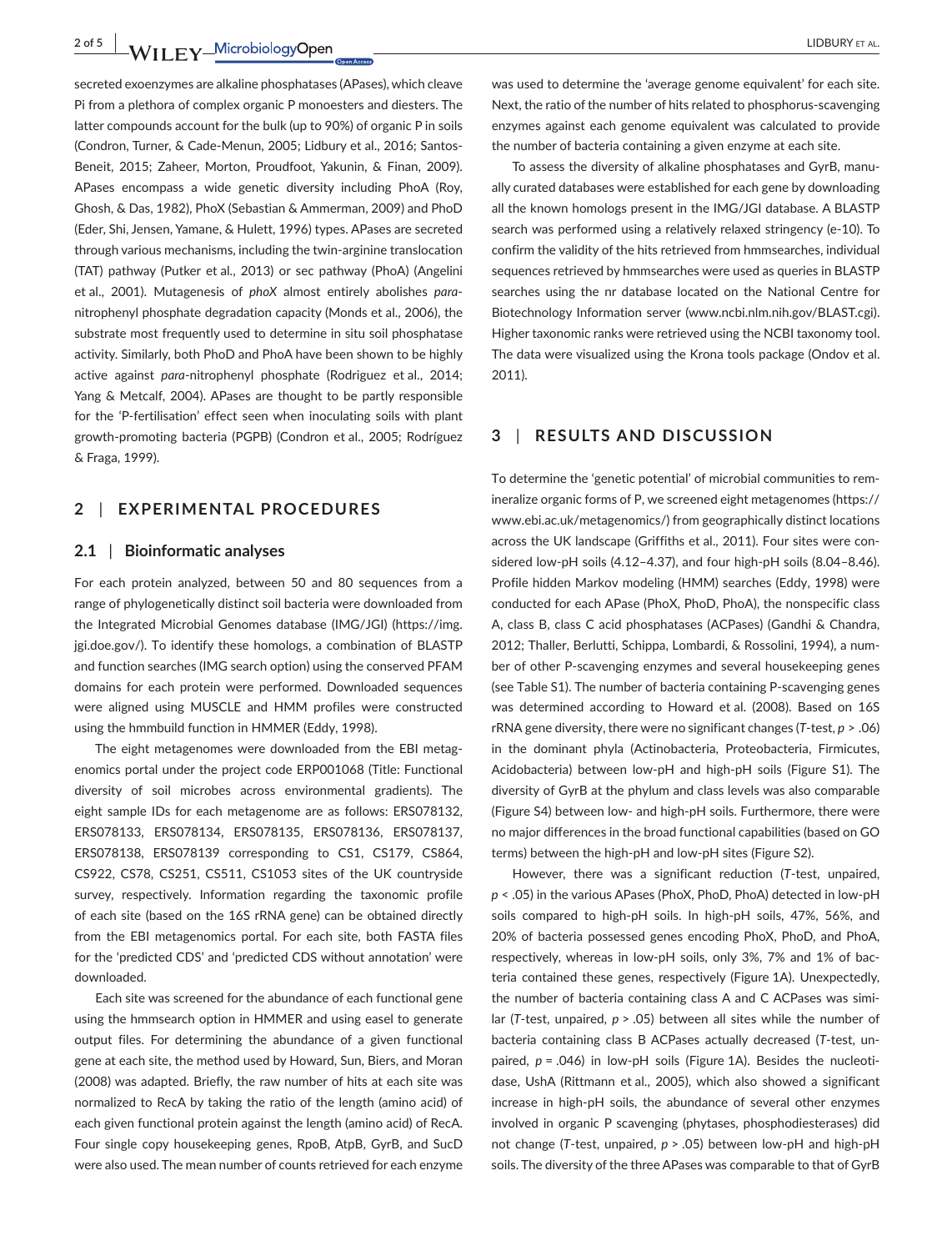FIGURE 1 The abundance of various P-scavenging enzymes detected in the eight metagenomes retrieved from soils with contrasting pH values (red, low pH; blue, high pH). The percentage of bacteria containing phosphatases was calculated assuming a copy number of one per cell. A reduction in the three alkaline phosphatases was observed in low-pH soils while there was no concurrent increase in acid phosphatases Abbreviations: PhoX, PhoD, PhoA, alkakine phosphatases; classA/B/C, nonspecific acid phosphatases; UshA, 5′ nucleotidase, GlpQ, glycerolphosphodiester phosphodiesterase; PhnI, carbon-phosphorus lyase complex subunit I



and the 16S rRNA gene (Figure 2 and S3). For example, the majority of APase sequences (63%–73%) were related to the Proteobacteria, Actinobacteria, and Firmicutes.

Based on our curated databases for APases, the majority of sequences found in the soils analyzed here had a mean amino acid identity of 69% to those found in the Integrated Microbial Genomes database

at the Joint Genome Institute (IMG/JGI). However, due to a lack of biochemical and biophysical data on the majority of APases found in less-studied bacteria that make up our curated database, for example, members of the *Betaproteobacteria* or *Bacteroidetes*, it remains to be determined whether all of the sequences related to the various APases represent *bona fide* APases. Future work should ascertain whether or



FIGURE 2 Combined taxonomic diversity of the three alkaline phosphatases (PhoX, PhoD, PhoA) in the metagenomes retrieved from all four high-pH sites (CS922, CS78, CS251, CS511). The chart was generated using the KronaTools software package (Ondov et al., 2011)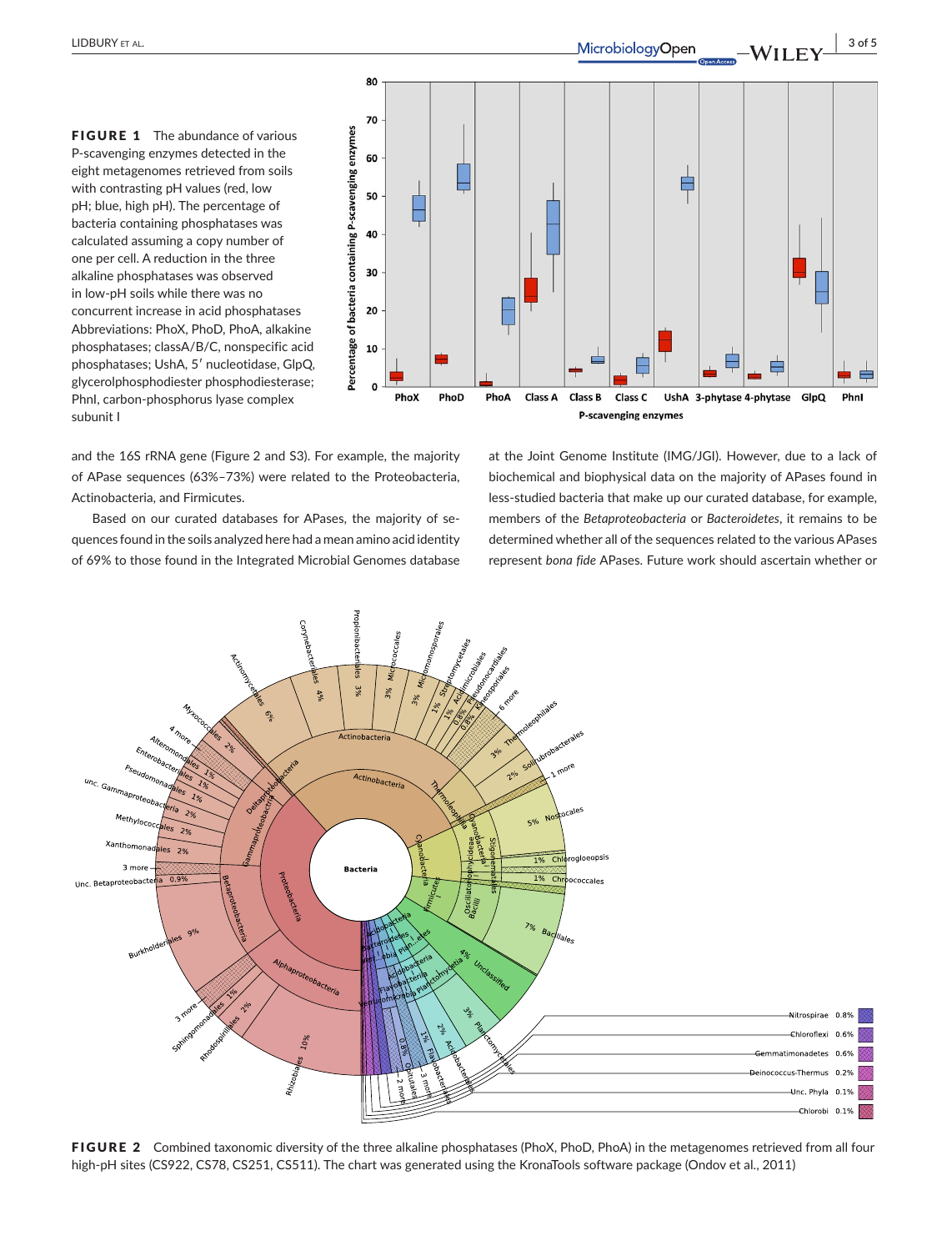To determine the number of sequenced bacterial genomes possessing APases, we scrutinized all the genomes (status, 'finished') deposited in the IMG/JGI for the presence of each APase. It was discovered that approximately half of the strains related to the Proteobacteria (1510/2244), Actinobacteria (257/494), Firmicutes (471/1052), and Cyanobacteria (66/99) possess at least one of the three APases (PhoX, PhoA, PhoD). Furthermore, only 165/258 genomes (status, finished) tagged with 'soil' and 37/45 genomes (status, finished) tagged with 'rhizome/rhizoplane' under the filter 'ecosystem type' harbor one of the three APases, revealing that a number of bacteria exist that do not possess the typical phosphatases associated with overcoming Pi limitation (Lidbury et al., 2016; Santos-Beneit, 2015).

Together, this analysis revealed that low-pH soils have a marked reduction in their 'known genetic potential' to remineralize organic P. In a previous study, using a targeted amplicon approach, soil pH was also shown to be a driver of *phoD* diversity (Ragot, Kertesz, & Bünemann, 2015). Whether this reduction in genetic potential found in low-pH soils equates to a reduction in P remineralization capabilities warrants further investigation. Although APases have a pH optimum between 9 and 11, PhoX showed activity against 79 phosphomonoesters at pH 7.5 (Zaheer et al., 2009) and PhoD functions well at pH 8 (Rodriguez et al., 2014). However, it is likely that these promiscuous enzymes do not function in soils at such low-pH values. Considering that the pH optimum of ACPases is much lower (pH 4.8–7) (Rossolini et al., 1998), it was surprising that there was no observed increase in the genes encoding these enzymes in low-pH soils.

Low-pH soils may select for microbial communities containing bacteria lacking 'known' APases (PhoX, PhoD, PhoA), but which possess as-yet-unidentified phosphatases, rather than a total loss of non-specific phosphatases from bacterial genomes. This hypothesis is indirectly supported by evidence that numerous bacterial strains deposited in genome banks lack characterized APases. Given the fact that soils harbor a tremendous amount of genetic diversity (Torsvik & Øvreås, 2002) and that multiple Phyla inhabit the rhizosphere (Bulgarelli, Schlaeppi, Spaepen, van Themaat, & Schulze-Lefert, 2013; Bulgarelli et al., 2012), our knowledge of the P-scavenging abilities of soil bacteria remains relatively poor. Clearly our understanding of the microbial response to Pi limitation is limited to studies focusing on easily culturable strains. Future studies should focus on APase-lacking isolates to determine their P mineralization capabilities and thus their capacity to overcome P scarcity in soils. This should include the isolation and cultivation of various bacterial strains from low-pH soils to determine if they still elicit phosphatase activity or conversely, are reliant solely on various forms of inorganic P.

#### **ACKNOWLEDGEMENTS**

This research was funded by the Biotechnology and Biological Sciences Research Council (BBSRC) under grant BB/L026074/1.

#### **CONFLICT OF INTEREST**

The authors declare no conflict of interest.

#### **REFERENCES**

- Angelini, S., Moreno, R., Gouffi, K., Santini, C., Yamagishi, A., Berenguer, J., & Wu, L. (2001). Export of *Thermus thermophilus* alkaline phosphatase via the twin-arginine translocation pathway in *Escherichia coli*. *FEBS Letters*, *506*, 103–107.
- Antelmann, H., Scharf, C., & Hecker, M. (2000). Phosphate starvationinducible proteins of *Bacillus subtilis*: proteomics and transcriptional analysis. *Journal of Bacteriology*, *182*, 4478–4490.
- Bulgarelli, D., Rott, M., Schlaeppi, K., Loren, V., van Themaat, E., Ahmadinejad, N., … Schulkze-Leftert, P. (2012). Revealing structure and assembly cues for *Arabidopsis* root-inhabiting bacterial microbiota. *Nature*, *488*, 91–95.
- Bulgarelli, D., Schlaeppi, K., Spaepen, S., van Themaat, E. V. L., & Schulze-Lefert, P. (2013). Structure and functions of the bacterial microbiota of plants. *Annual Review of Plant Biology*, *64*, 807–838.
- Condron, L. M., Turner, B. L., & Cade-Menun, B. J. (2005). Chemistry and dynamics of soil organic phosphorus. In J. T. Sims, & A. N. Sharpley (Eds.), *Phosphorus: agriculture and the environment* (pp. 87–121). Soil Science Society of America Inc, Madison, WI: American Society of Agronomy.
- Cordell, D., Drangert, J.-O., & White, S. (2009). The story of phosphorus: Global food security and food for thought. *Global Environmental Change*, *19*, 292–305.
- Eddy, S. R. (1998). Profile hidden Markov models. *Bioinformatics*, *14*, 755–763.
- Eder, S., Shi, L., Jensen, K., Yamane, K., & Hulett, F. M. (1996). A *Bacillus subtilis* secreted phosphodiesterase/alkaline phosphatase is the product of a Pho regulon gene, *phoD*. *Microbiology*, *142*, 2041–2047.
- Gandhi, N. U., & Chandra, S. B. (2012). A comparative analysis of three classes of bacterial non-specific acid phosphatases and archaeal phosphoesterases: Evolutionary perspective. *Acta Informatica Medica*, *20*, 167–173.
- Griffiths, R. I., Thomson, B. C., James, P., Bell, T., Bailey, M., & Whiteley, A. S. (2011). The bacterial biogeography of British soils. *Environmental Microbiology*, *13*, 1642–1654.
- Hirani, T. A., Suzuki, I., Murata, N., Hayashi, H., & Eaton-Rye, J. J. (2001). Characterization of a two-component signal transduction system involved in the induction of alkaline phosphatase under phosphatelimiting conditions in *Synechocystis* sp. PCC 6803. *Plant Molecular Biology*, *45*, 133–144.
- Hedley, M. J., Mortvedt, J. J., Bolan, N. S., & Syers, J. K. (1995). Phosphorus Fertility Management In Agroecosystems. In H. Tiessen (Ed.), *Phosphorus in the Global Environment: Transfers, Cycles and Management* (pp. 59–92). USA: Wiley & Sons Ltd.
- Howard, E. C., Sun, S., Biers, E. J., & Moran, M. A. (2008). Abundant and diverse bacteria involved in DMSP degradation in marine surface waters. *Environmental Microbiology*, *10*, 2397–2410.
- Lidbury, I. D. E. A., Murphy, A. R. J., Scanlan, D. J., Bending, G. D., Jones, A. M. E., Moore, J. D., … Wellington, E. M. H. (2016). Comparative genomic, proteomic and exoproteomic analyses of three *Pseudomonas* strains reveals novel insights into the phosphorus scavenging capabilities of soil bacteria. *Environmental Microbiology*, *18*, 3535–3549. doi: [10.1111/1462-2920.13390](https://doi.org/10.1111/1462-2920.13390)
- Mengel, K. (1997). Agronomic measures for better utilization of soil and fertilizer phosphates. *European Journal of Agronomy*, *7*, 221–233.
- Monds, R. D., Newell, P. D., Schwartzman, J. A., & O'Toole, G. A. (2006). Conservation of the Pho regulon in *Pseudomonas fluorescens* Pf0-1. *Applied and Environment Microbiology*, *72*, 1910–1924.
- Nannipieri, P., Newell, P. D., Giagnoni, L., & Landi, L. Renella, G. (2011). Role of phosphatase enzymes in soil. *in*E. K. Bünemann*(Eds.), et al. ,*